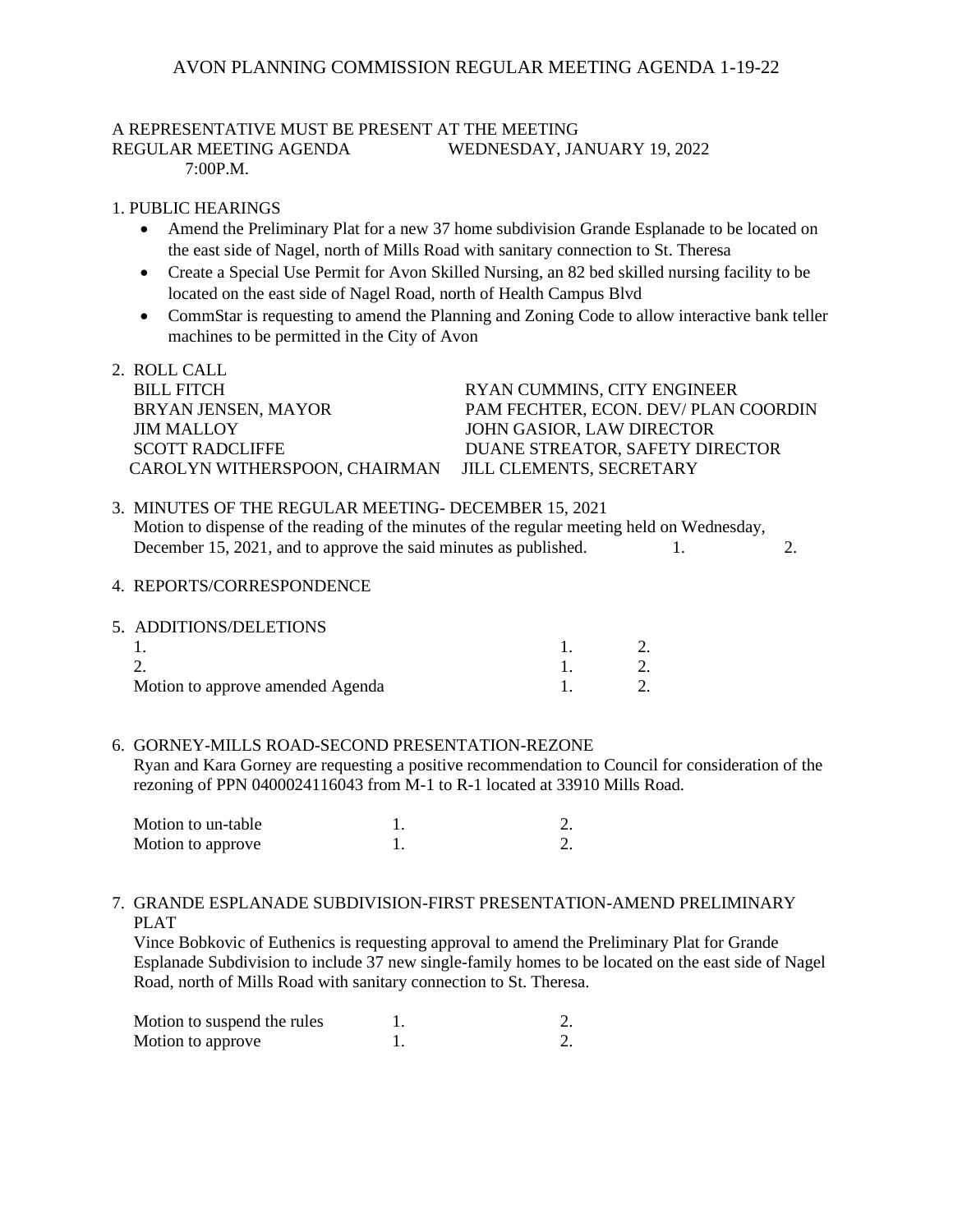# AVON PLANNING COMMISSION REGULAR MEETING AGENDA 1-19-22

|                                                                                                                                                                                                                                                                  | 8. GRANDE ESPLANADE-SECOND PRESENTATION-FINAL PLAT<br>Vince Bobkovich of Euthenics requesting approval of the Final Plat and the recommendation to<br>Council to create a Subdivider's Agreement for Grande Esplanade, a 37-home subdivision located on<br>the east side of Nagel Road, north of Mills approved Preliminary Plat 3.22.21 with sanitary<br>connection at St Theresa. |    |                                                                                                                                                                                                           |  |  |
|------------------------------------------------------------------------------------------------------------------------------------------------------------------------------------------------------------------------------------------------------------------|-------------------------------------------------------------------------------------------------------------------------------------------------------------------------------------------------------------------------------------------------------------------------------------------------------------------------------------------------------------------------------------|----|-----------------------------------------------------------------------------------------------------------------------------------------------------------------------------------------------------------|--|--|
|                                                                                                                                                                                                                                                                  | Motion to approve                                                                                                                                                                                                                                                                                                                                                                   | 1. | 2.                                                                                                                                                                                                        |  |  |
|                                                                                                                                                                                                                                                                  | 9. NAGEL FARMS SUBDIVISION-THIRD PRESENTATION-PRELIMINARY PLAT<br>Road off Middleton.                                                                                                                                                                                                                                                                                               |    | Tom Kuluris of Liberty Development is requesting approval of the Preliminary Plat for Nagel Farms<br>Subdivision to include 38 new single-family homes to be located north of Detroit Road, east of Nagel |  |  |
|                                                                                                                                                                                                                                                                  | Motion to approve                                                                                                                                                                                                                                                                                                                                                                   | 1. | 2.                                                                                                                                                                                                        |  |  |
|                                                                                                                                                                                                                                                                  | 10. CONCORD VILLAGE-THIRD PRESENTATION-REZONE<br>Village Phase 3 to be located on the north side of Chester Road.                                                                                                                                                                                                                                                                   |    | Jason Friedman is requesting approval and the recommendation to Council for approval of taking 7.89<br>acres and rezoning that from M-1 to R-3 leaving the remainder 4.20 acres M-1 for proposed Concord  |  |  |
|                                                                                                                                                                                                                                                                  | Motion to approve                                                                                                                                                                                                                                                                                                                                                                   | 1. | 2.                                                                                                                                                                                                        |  |  |
| 11. CONCORD VILLAGE-THIRD PRESENTATION-AMEND GENERAL DEVELOPMENT PLAN<br>Jason Friedman is requesting approval of amending the General Development plan for Concord<br>Village to include Phase 3, 83 new units to be located on the north side of Chester Road. |                                                                                                                                                                                                                                                                                                                                                                                     |    |                                                                                                                                                                                                           |  |  |
|                                                                                                                                                                                                                                                                  | Motion to approve                                                                                                                                                                                                                                                                                                                                                                   | 1. | 2.                                                                                                                                                                                                        |  |  |
|                                                                                                                                                                                                                                                                  | 12. CRASH CHAMPIONS-FIRST PRESENTATION-MINOR MODIFICATION<br>Chester Road.                                                                                                                                                                                                                                                                                                          |    | Adam Liska of Crash Champions is requesting approval of the site plan for the minor modification to<br>convert the existing motorcycle showroom into an automotive repair shop to be located at 38401     |  |  |
|                                                                                                                                                                                                                                                                  | Motion to suspend the rules                                                                                                                                                                                                                                                                                                                                                         | 1. | 2.                                                                                                                                                                                                        |  |  |
|                                                                                                                                                                                                                                                                  | Motion to approve                                                                                                                                                                                                                                                                                                                                                                   | 1. | 2.                                                                                                                                                                                                        |  |  |
| 13. RAISING CANE'S-FIRST PRESENTATION-FINAL DEVELOPMENT PLAN<br>Aerin Ledbetter of OLIO Development Group is requesting approval of the 3,331 sq. ft. new quick<br>serve Raising Cane's to be located 35545 Chester Road.                                        |                                                                                                                                                                                                                                                                                                                                                                                     |    |                                                                                                                                                                                                           |  |  |
|                                                                                                                                                                                                                                                                  | Motion to suspend the rules                                                                                                                                                                                                                                                                                                                                                         | 1. | 2.                                                                                                                                                                                                        |  |  |
|                                                                                                                                                                                                                                                                  | Motion to approve                                                                                                                                                                                                                                                                                                                                                                   | 1. | $\overline{2}$ .                                                                                                                                                                                          |  |  |
|                                                                                                                                                                                                                                                                  | 14. RAISING CANE'S-FIRST PRESENTATION-SPECIAL USE PERMIT<br>Aerin Ledbetter of OLIO Development Group is requesting approval of the site plan and the<br>Raising Cane's to include an outdoor patio to be located at 35545 Chester Road.                                                                                                                                            |    | recommendation to Council for approval to create a Special Use Permit for the proposed 3,331 sq. ft.                                                                                                      |  |  |
|                                                                                                                                                                                                                                                                  | Motion to suspend the rules                                                                                                                                                                                                                                                                                                                                                         | 1. | 2.                                                                                                                                                                                                        |  |  |
|                                                                                                                                                                                                                                                                  | Motion to approve                                                                                                                                                                                                                                                                                                                                                                   | 1. | 2.                                                                                                                                                                                                        |  |  |